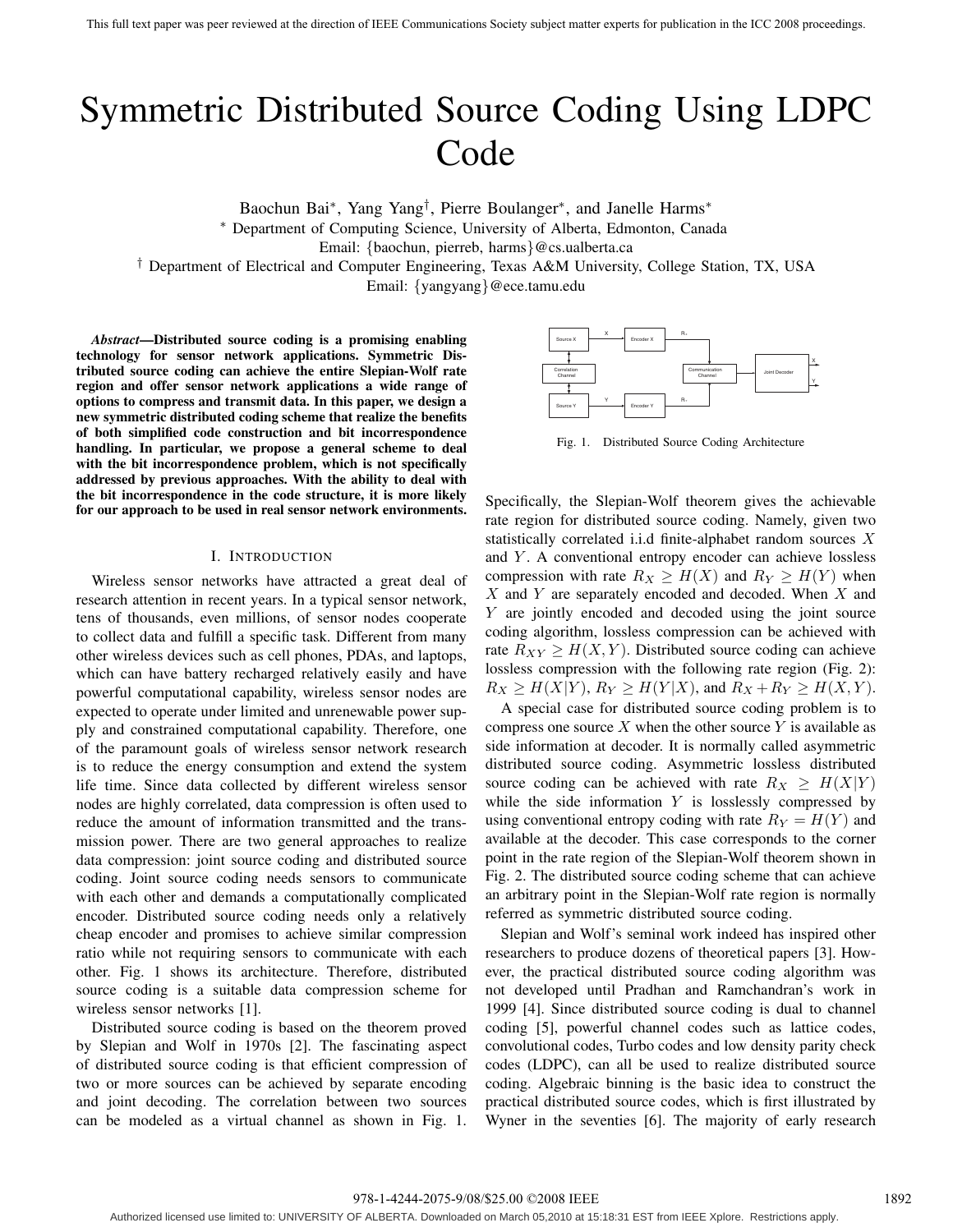

Fig. 2. Rate Region for Slepian-Wolf Coding (Two Sources)

effort is focused on asymmetric distributed source coding. A survey in 2004 [1] summarizes the early results.

Though it appears difficult to design one channel code to achieve the entire rate region at first sight, several researchers have proposed excellent solutions to realize the symmetric distributed source coding [7]–[12]. These approaches can be classified into two classes: parity-based approaches and syndrome-based approaches. [10], [12] are parity-based approaches, where a decoder recovers the original source bits by processing the information bits and parity bits generated by an encoder. [7]–[9], [11] are syndrome-based approaches where a decoder deciphers the original source from part of source bits and syndrome bits generated by an encoder. [8], [9] need only one linear channel code to encode both sources. [7], [11], which both have roots in [13], construct independent subcodes from one main channel code and use them to realize the symmetric distributed source coding.

The aforementioned symmetric distributed source coding approaches are elegant and able to create capacity-approaching codes. However, it is still difficult to use them in the real world. All previous approaches implicitly assume that an encoder knows the exact bit correspondence between correlated sources,  $X$  and  $Y$ . However, this assumption is not true in most cases due to various reasons. For example, in a camera sensor network, pixel correspondence between two correlated images is not known at the encoder and can only be inferred at the decoder since there is no communication channel between two encoders. Without the knowledge of bit correspondence, [7], [8], [10] will fail to work since bit incorrespondence makes it impossible for the decoder to correctly recover the syndrome of difference pattern between  $X$  and  $Y$ , and thus it is unable to decipher the difference pattern,  $X \oplus Y$ , though they offer mathematically provable capacity-approaching codes. The decoder normally knows the bit correspondence. Though authors do not specifically address the bit incorrespondence problem, [11] can successfully decode the original mismatched sources because the process to recover the bit correspondence can be easily integrated into the decoding process as shown in Fig.  $3(a)$  and  $3(c)$ , where bit incorrespondence between sources is modeled as a mapping,  $\pi$ , which is used to change the bit order of one source. However, the code partitioning technique makes it difficult to design capacity-approaching codes since it requires

both the main code and two subcodes to be good codes [11].



(a) Encoder Using Two Subcodes.  $H_1$  and  $H_2$  are the parity check matrix of respective subcodes.



(b) Encoder Using One Channel Code. For EETG,  $H_1$  and  $H_2$  are the parity check matrix of one LDPC code and its permutation equivalent code. For SSIF,  $H_1 = H_2$ .



(c) Decoder Using Extended Tanner Graph

Fig. 3. Illustration of Encoder and Decoder Using Extended Tanner Graph.  $\pi$  is a mapping, which is used to change the bit order of a source.

In this paper, inspired by the work [8], [11], we propose an enhanced symmetric distributed source coding approach that combines both advantages of two previous approaches. Namely, at encoder we use one capacity-approaching code to encode the correlated sources, which help us circumvent the difficulty of code construction in [11]; at the decoder we use the message-passing algorithm on the extended Tanner graph, which makes it easy to handle the bit incorrespondence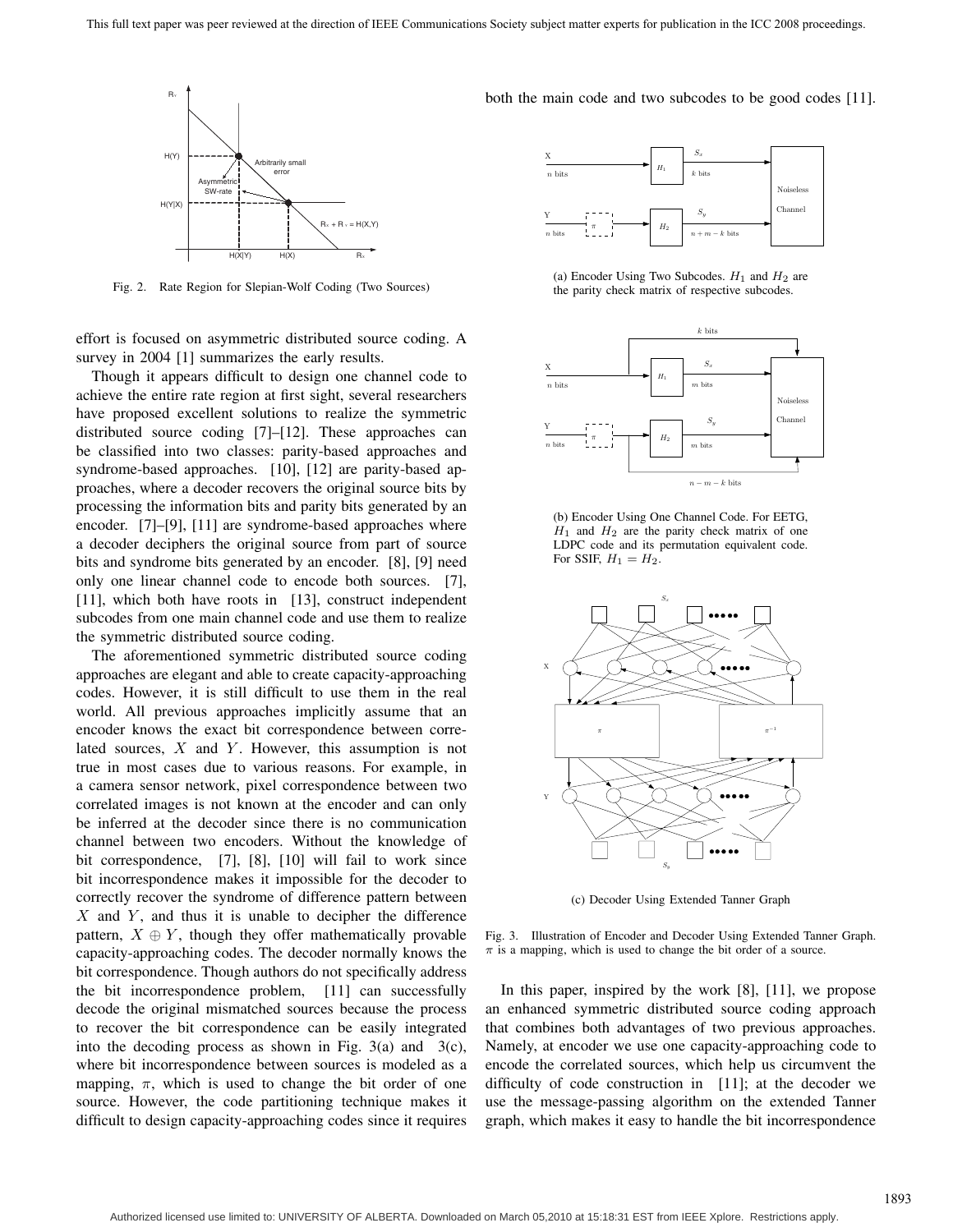problem. We termed our approach as Enhanced Extended Tanner Graph (EETG) method. In addition, we put forward a simple heuristic to construct the extended Tanner graph to achieve the better decoding performance. Furthermore, we introduce a general framework to handle the bit incorrespondence problem.

The remainder of the paper is organized as follows. In Section II, we review the two previous approaches [8], [11] in detail. In Section III, we elaborate on the proposed approach. Simulation results are presented in Section IV. Section V concludes the paper.

# II. BACKGROUND

In this section, we first give some definition related with bit correspondence that will be used throughout the paper. Then we elaborate in detail on the symmetric distributed source coding schemes proposed in [11] and [8]. The approach in [11] is termed as "Two-machine Algorithm", and the method in [8] is called "Symmetric SF-ISF (Syndrome Former - Inverse Syndrome Former) Framework (SSIF)". Both approaches are general and can be used with any linear channel code. To facilitate easy exposition, we use LDPC codes as an example to explain the basic ideas. The virtual correlation channel is BSC (Binary Symmetric Channel).

## *A. Bit Correspondence*

Given two  $n$ -bit sources,  $X$  and  $Y$ , bit correspondence is defined as a mapping between bit  $X_i$  and its correlated bit,  $Y_i$ . Namely, let  $\pi$  be the mapping, then  $\pi(i) = j$ . Given a bit location, i, which satisfies  $1 \leq i \leq n$ , and a mapping,  $\pi$ , let  $\gamma = |i - \pi(i)|$ . If  $1 \leq \gamma \leq n$ , the mapping  $\pi$  is called arbitrary mapping. If  $1 \leq \gamma \leq t < n$ , the mapping  $\pi$  is called bounded mapping. If an encoder knows the mapping as a priori knowledge, the encoder is said to be aware of bit correspondence between two sources. Otherwise, the encoder is oblivious to the bit correspondence. In the next two subsections, we assume that the mapping between two sources is an identity mapping and an encoder knows the mapping. Namely the mapping,  $\pi$ , shown in Fig. 3 has the function format  $\pi(i) = i$ .

# *B. Two-Machine Algorithm*

The Two-machine algorithm realizes any point in the entire rate region by creating two subcodes from a main code. Both the main code and subcodes need to be capacity-approaching codes to avoid practical performance loss.

Fig. 3(a) illustrates its encoder architecture. Given the parity check matrix of two subcodes, encoding is realized by straightforward multiplication of the parity check matrix and the sources. Namely,  $S_x = H_1 X$  and  $S_y = H_2 Y$ . The resulting syndromes,  $S_x$  and  $S_y$ , are transmitted to the decoder.

Fig. 3(c) shows the extended Tanner graph used by the message-passing decoding algorithm. The message-passing algorithm for each single Tanner graph is exactly the same as the typical message-passing algorithm used to decode LDPC codes. The only difference is that messages are also passed between two Tanner graphs to exchange extrinsic information. The exact formulas to calculate the extrinsic information can be found in [11]. We omit it for brevity. A column dropping procedure is proposed to create parity check matrices of subcodes from the parity check matrix of the main code. The column-dropping procedure might not guarantee to generate capacity-approaching subcodes. Further research effort is needed to refine the column dropping procedure [11].

#### *C. Symmetric SF-ISF Framework*

SSIF uses one channel code to achieve an arbitrary rate pair. Its encoder structure is illustrated in Fig. 3(b). SSIF requires two encoders using the same parity check matrix, which is the syndrome former of a LDPC code. Let  $H = H_1 = H_2$ and its size is  $m \times n$ . Then the sum rate of two sources is  $m + n$ . Each encoder transmits its syndrome, m bits, and complementary subset of first  $n - m$  bits. Different rates between two sources are achieved by adjusting what subsets of source bits to transmit.

The decoder in SSIF proceeds in two steps. Given two binary sources,  $X$  and  $Y$ . Let  $Z$  be the difference patten of X and Y. Namely  $Z = X \oplus Y$ . In first step, the syndrome corresponding to Z can be obtained through  $S_z = S_x \oplus S_y$ . Then  $S_z$  is passed through an inverse syndrome former, which is H*<sup>−</sup>*<sup>1</sup> for LDPC codes, to get the noise codeword of the difference pattern, Z. Z can be recovered after passing through the noise codeword into a channel decoder corresponding to H. In the second step, with the knowledge of the difference pattern, Z,  $X_{k+1}^{n-m}$  and  $Y_1^k$  can be recovered through the following equations following equations.

$$
X_{k+1}^{n-m} = Y_{k+1}^{n-m} \oplus Z_{k+1}^{n-m}
$$
 (1)

$$
Y_1^k = X_1^k \oplus Z_1^k \tag{2}
$$

To decipher the rest of bits, SSIF partitions  $H$  into two sub-matrices:

$$
H_{m \times n} = [A_{m \times (n-m)}, B_{m \times m}]
$$

where B is square matrix and must have full rank. Since

$$
S_x = HX = [A, B] \left[ \begin{array}{c} X_1^{n-m} \\ X_{n-m+1}^n \end{array} \right] = AX_1^{n-m} \oplus BX_{n-m+1}^n
$$

we can obtain the remaining  $m$  source bits using

$$
X_{n-m+1}^{n} = B^{-1}(S_x \oplus AX_1^{n-m})
$$

After recovering all bits of  $X$ , the  $m$  remaining bits of Y can be recovered through  $Y_{n-m+1}^n = X_{n-m+1}^n \oplus Z_{n-m+1}^n$ .<br>From the decoding process of SSIE it is obvious the

From the decoding process of SSIF, it is obvious that the performance gap between SSIF and the theoretical limit solely depends on how well the channel code performs on the equivalent virtual correlation channel between two sources. In addition, SSIF imposes stringent requirements on bit correspondence at the encoder. Any bit incorrespondence will cause the decoder to fail.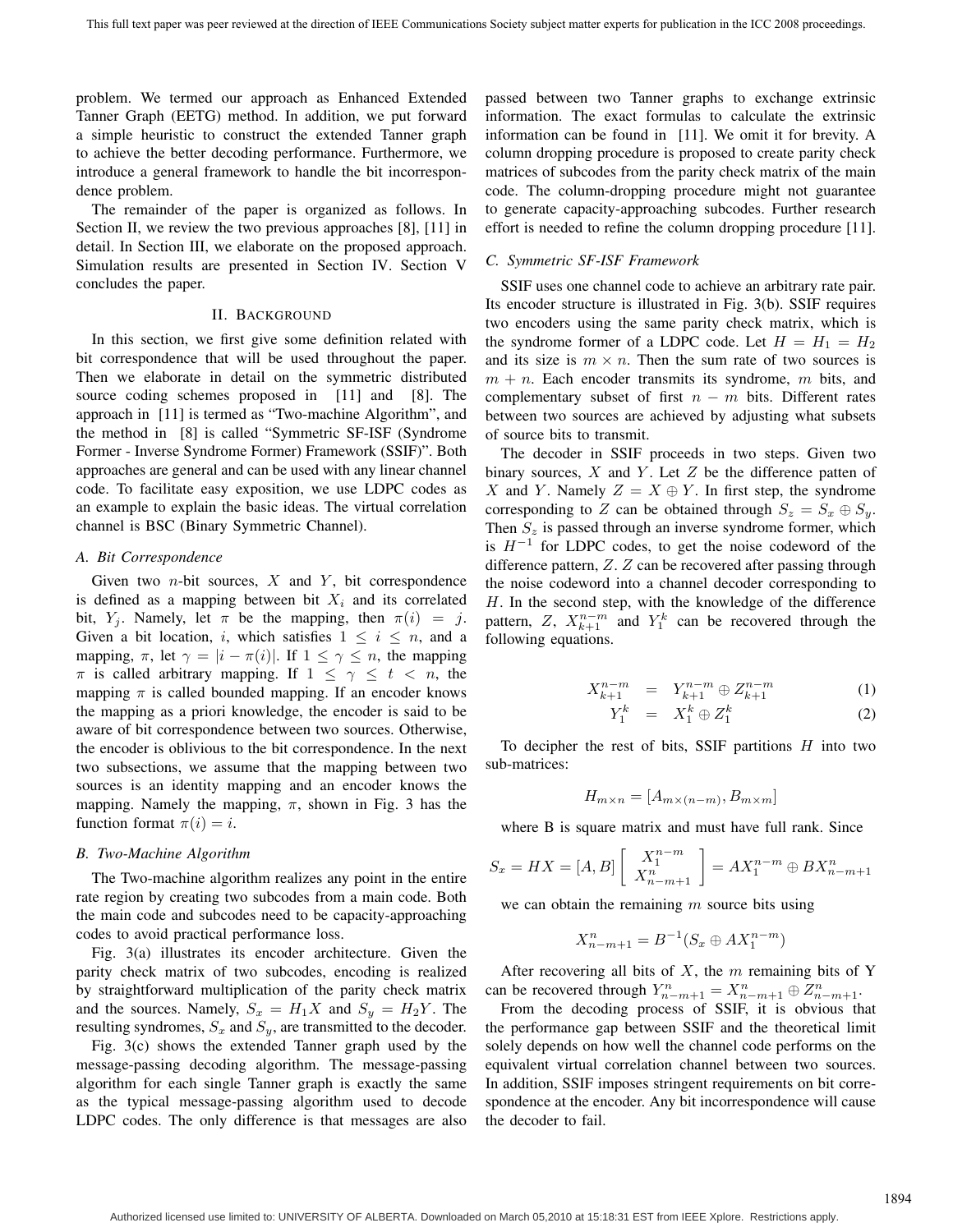#### III. THE PROPOSED APPROACH

In this section, we discuss the proposed symmetric distributed source coding approach (EETG) in detail. Our idea is simple and intuitive. EETG takes advantage of both benefits of the Two-machine algorithm and SSIF. It simplifies the code design and relaxes the bit correspondence requirement at an encoder. Though the idea can be used in all linear channel code, we focus our discussion in LDPC codes.

# *A. Encoder Design*

As discussed in previous sessions, our goal is to find a symmetric distributed source coding approach that can easily construct a capacity-approaching code and can handle potential bit incorrespondence at encoder. It turns out that turbolike iterative decoding is the only option since mapping and inverse mapping operation can be naturally integrated into such a decoder. Because the Two-machine algorithm [11] is essentially an iterative decoding algorithm, we decide to use the message-passing algorithm in an extended Tanner graph as the decoding algorithm. However, it is difficult to construct good subcodes if we follow the code partitioning philosophy [13]. Inspired by the observation that [7], [11] both root back to the code partitioning idea [13] and [7], [8] share the same ingredient to realize symmetric distributed source coding while [8] does not use code partitioning, we realize that one channel code without partitioning should be able to achieve similar performance when it is used in the iterative message-passing algorithm in an extended Tanner graph. Without much thought, it is evident that a channel code and its permutation equivalent code should be used. It is well known in algebraic coding theory that a channel code and its permutation equivalent code have the same weight distribution and thus the same error correction capability. Fig. 3(b) illustrates the encoder structure of the proposed approach.  $H_2$  is formed by permutation of the columns of  $H_1$ . It is almost the same as the encoder used in [8]. The only difference is that the two parity check matrices in EETG are permutation equivalent matrices while they are the same matrix in [8]. Compared with two same matrices, permutation equivalent parity check matrices make it easy to reduce the the number of short cycles that go across two Tanner graphs and thus can improve the decoding performance. Like SSIF, EETG achieves the entire Slepian-Wolf region by adjusting which subsets of source bits are transmitted.

## *B. Decoder Design*

Given a capacity-approaching channel code, the key to the decoder design is to construct a good extended Tanner graph to improve the performance of the message-passing algorithm. In the case of LDPC codes, given a LDPC code ensemble profile  $(\lambda, \rho)$ , the question is how we should choose a parity check matrix and its permutation equivalent matrix to construct a good extended Tanner graph. The naive approach would be to randomly choose a code from the code ensemble as the parity check matrix and get a permutation equivalent matrix by randomly permuting the columns of the known parity check matrix and then construct the extended Tanner graph to decode the sources. Experiment results in Section IV show that this method performs poorly. We propose a simple heuristic to construct a parity check matrix and its permutation equivalent parity check matrix from a given channel code ensemble profile. Algorithm 1 gives the pseudo code to construct the parity check matrix and its permutation equivalent parity check matrix. Fig. 4 illustrates the structure of the constructed extended Tanner graph.



Fig. 4. Illustration of Permutation Equivalent Parity Check Matrix Construction. A represents the set of information variable nodes. C represents the set of internal reachable variable nodes. D represents the set of external reachable variable nodes. E represents isolated variable nodes. The dashed arrow indicates the degree decreasing direction of variable nodes in A for each matrix (Tanner graph).

We construct the extended Tanner graph by following the following basic guidelines: (1) reduce as many short cycles as possible; (2) let the transmitted source bits associate with variable nodes with large degree; (3) let the extrinsic information propagate into ambiguous nodes as soon as possible. The heuristic approach shown in Algorithm 1 is a specific realization of the above principles. Variable nodes in A consist of the set of information variable nodes since their initial log-likelihood ratio (LLR) is  $\infty$  or  $log \frac{1-p}{p}$ , where p is the crossover probability of the BSC virtual correlation channel. crossover probability of the BSC virtual correlation channel, and includes most information about their original bits. Variable nodes in C consist of the set of internal reachable variable nodes since extrinsic information can be directly obtained from variable nodes in A from the same Tanner graph. Variable nodes in D consist of the set of external variable nodes since they can only obtain their extrinsic information initially from the other Tanner graph. The variable nodes in  $E$  consists of the set of isolated variable nodes since they only obtain their extrinsic information after all other nodes have their extrinsic information. The rationale to partition  $H_1$  into A and  $B$  is inspired by the second decoding step of SSIF. We let the initially most ambiguous bits, whose initial LLR is 0, associate with B and hope that if all  $n - m$  bits in A are known and the remaining  $m$  bits can be quickly decoded. In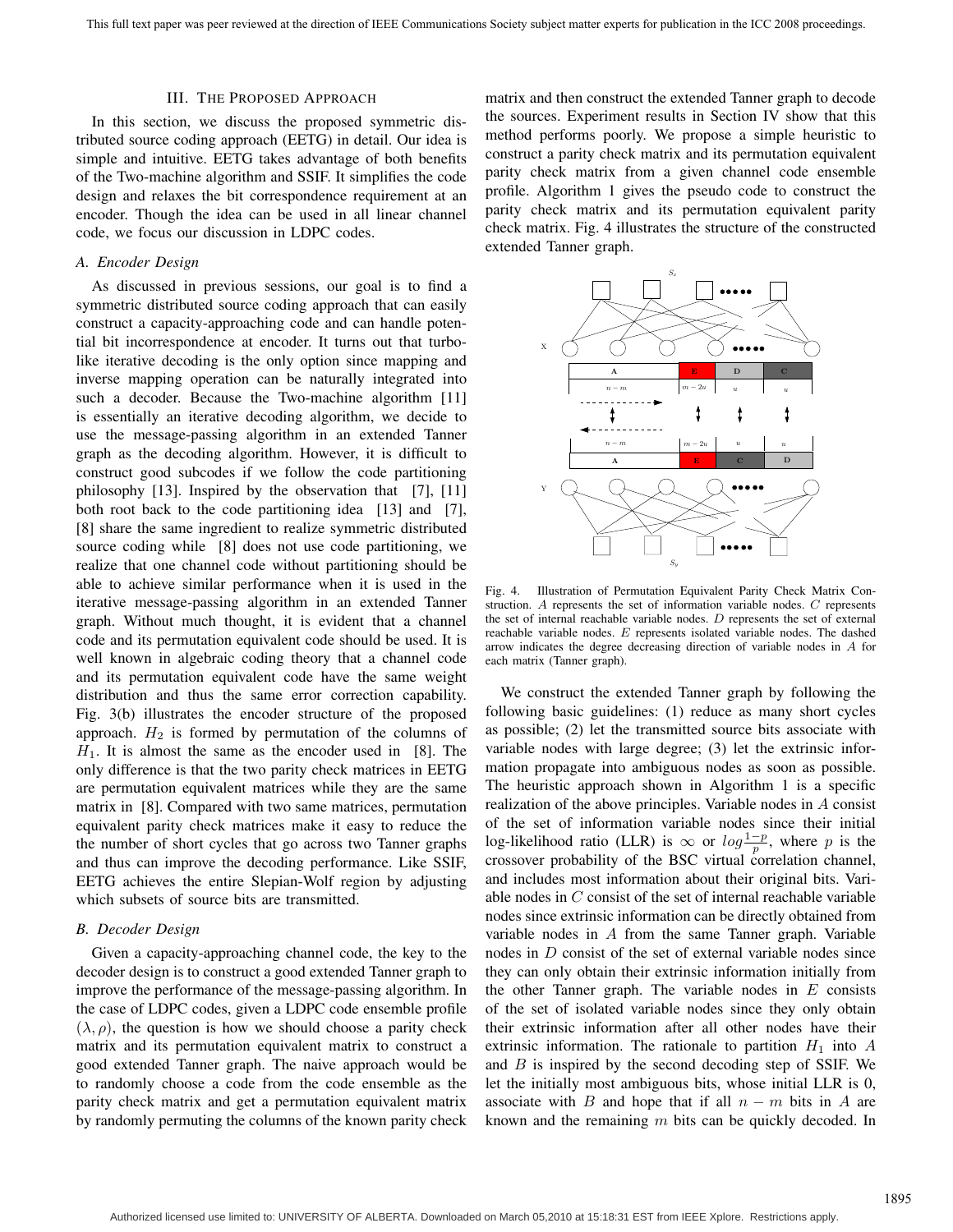**Algorithm 1** Pseudo Code to Construct A Parity Check Matrix and Its Permutation Equivalent Parity Check Matrix

- 1:  $\lambda$  : variable node degree distribution
- 2:  $\rho$  : check node degree distribution
- 3:  $H_1$  : parity check matrix
- 4:  $H_2$ : permutation equivalent parity check matrix
- 5:  $n$  : the code length
- 6:  $m$  : the syndrome length
- 7: Randomly construct a Tanner graph as  $H_1$  based on the channel code profile  $(\lambda, \rho)$ ;
- 8: Partition  $H_1$  into two matrices  $A_{m \times (n-m)}$  and  $B_{m \times m}$ . Make sure that  $B$  is full rank and the degree of variable nodes in  $B$  is as small as possible;
- 9: Partition *B* into three matrices  $C_{m \times u}$ ,  $D_{m \times u}$ , and  $E_{m \times (m-2u)}$ . Suppose that all  $n - m$  variable nodes in A are known, make sure that all  $u$  variable nodes in  $C$ are successfully decoded under BEC assumption and no variable nodes in  $D$  and  $E$  can be decoded using messagepassing algorithm in the Tanner graph of  $H_1$ . Suppose that all  $n - m$  variable nodes in A and 2u nodes in C and D are known, make sure that all  $m-2u$  variable nodes in E can be successfully decoded under BEC assumption using message-passing algorithm in the Tanner graph of  $H_1$ ;
- 10: Sort the columns in A based on variable node degree so that the degree of variable node associated with each column is in non-increasing order from left to right;
- 11:  $H_1 = [AEDC]$ ;
- 12: Sort the columns in A based on variable node degree so that the degree of variable node associated with each column is in non-decreasing order from left to right;
- 13: Randomly permute columns in  $C$   $D$   $E$ ;
- 14:  $H_2 = [AECD];$
- 15: Construct the extended Tanner graph based on  $H_1$  and  $H_2$ ;

addition, the partition makes the asymmetric case naturally fit into the scheme. In the asymmetric case, one node transmits  $n - m$  source bits and m syndrome bits in our scheme; the other node transmits  $m$  syndrome bits. Since our construction guarantees that  $n-m$  bits correspond to A and B is full rank, the  $n$  original source bits can be easily decoded by solving  $m$  linear equations. The other source can then be decoded using the sum-product algorithm in a Tanner graph. The reason that we let the variable nodes in  $B$  have low degree is to mitigate the negative effect of the most ambiguous bits on the decoding of other bits. According to tanh rule of the sumproduct algorithm in check nodes, if the message in one of the neighbor nodes is zero, output message of the check node is zero. Therefore, if the degree of variable nodes in  $B$  is large, the extrinsic information propagation will be slow and some bits will be hard to decode. Similarly, our intention to sort the variable nodes in A based on their degree is to let the transmitted source bits, whose LLR is  $\infty$  or  $-\infty$ , to associate

with large degree variable nodes and thus maximize their positive impact to decode other source bits. The exchange of  $C$  and  $D$  in the parity check matrix and its permutation matrix aims at accelerating the propagation of extrinsic information since variable nodes in  $C$  can get extrinsic information directly from internal iteration and variable nodes in  $D$  initially have no way to get extrinsic information from internal iterations. BEC assumption is used in the pseudo code because the extrinsic information propagation from known variable nodes to the ambiguous variable nodes is much like the decoding of erasure bits.

## *C. Handling The Bit Incorrespondence*

Though our approach relaxes the stringent requirement on bit correspondence at the encoder, it still cannot totally eliminate all the problems created by the oblivion of bit incorrespondence at an encoder. The major problem created by the bit incorrespondence is that there is no way for two encoders to send non-overlapped source bits if the mapping between two sources is arbitrary and unknown at the encoder. Overlapped source bits will induce performance loss at the decoder since less information is available for the decoder to decipher the original source bits.



Fig. 5. Handle The Bit Incorrespondence

However, if the mapping is bounded and the bound,  $t$ , is less than  $\frac{m}{2}$ , we can modify the parity check matrices and the extended Tanner graph to avoid sending overlapping bits by encoders. For example, as shown in Fig. 5, we can move the matrix  $B$  to the middle portion of the parity check matrix  $H$ and let one encoder transmit the first k<sup>1</sup> source bits and let the other decoder transmit the last  $k2 = n - m - k1$  bits. Then no bit overlapping will occur. Thus the proposed approach can tolerate some degree of bit incorrespondence and is more suitable to be used in the real world.

#### IV. SIMULATION RESULTS

In this section, we present some simulation results. We demonstrate the feasibility and efficiency of the proposed